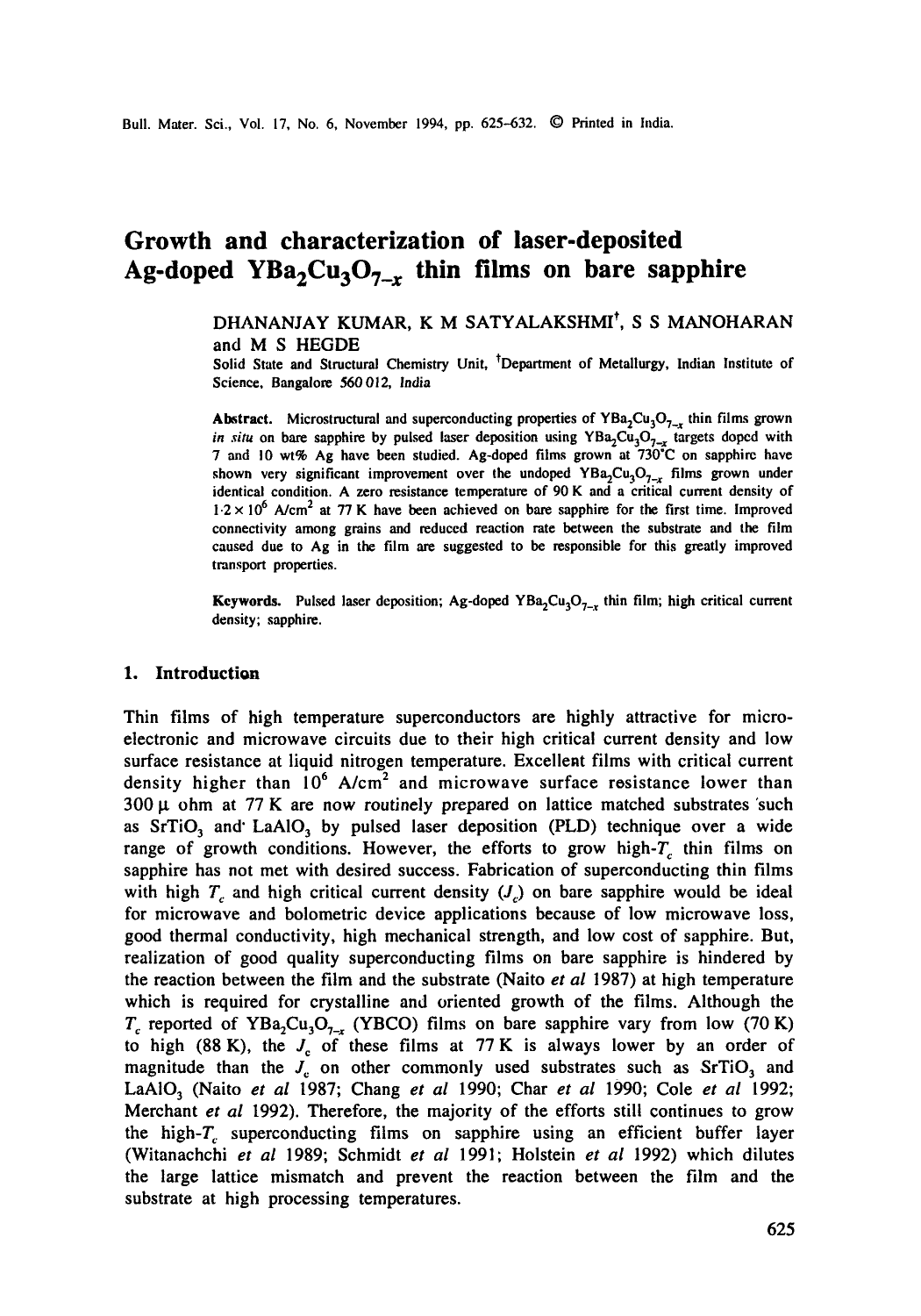## 626 *Dhananjay Kumar et al*

It was in this context that we thought that the doping of Ag, which has shown significant benefit in bulk (Tiefel *et al* 1989; Jung *et al* 1990) as well as in thin films (Singh *et al* 1992; Kumar *et al* 1993; Pinto *et al* 1993) of YBCO materials, may be beneficial in depositing the film at lower temperatures. The deposition temperature is the most crucial parameter which determines the extent of the chemical reaction between the YBCO film and sapphire (Naito *et al* 1987; Char *et al* 1990). In this paper, we report the c-axis oriented growth of Ag-doped YBCO films on bare sapphire by pulsed laser deposition (PLD) technique. The novelty of our results lies in the realization of good quality YBCO films at relatively low temperatures with the aid of Ag-doping.

## **2. Experimental**

Undoped and Ag-doped YBCO films were grown *in situ* on (1012) sapphire substrates by pulsed laser deposition technique. A laser spot of  $3.5 \text{ mm} \times 1 \text{ mm}$  size was used for ablation. The target-substrate distance was 4.5 cm and the oxygen pressure was  $300$  mTorr. The films were cooled in  $\sim 500$  Torr oxygen in the growth chamber itself after the termination of film-growth. Other details are the same as reported earlier (Hegde *et al* 1993). In the present study Ag-doped YBCO targets were prepared by adding 7 and 10 wt% of Ag to YBCO powder followed by repelletizing and sintering at 850°C. The films were characterized by four-probe resistance, X-ray diffraction (XRD), energy dispersive X-ray (EDX) analysis and scanning electron microscopy (SEM). The film thickness as measured by surface profilometer was in the range of  $1500-2000$  Å for 4000 pulses. The film thickness uniformity was found to be within  $\pm 5\%$ .

## **3. Results and discussion**

## 3.1 *Transport properties*

The results have shown that substrate temperature was the most critical deposition parameter in growing good quality Ag-doped YBCO films on bare sapphire. If the substrate temperature was too high  $(2780^{\circ}\text{C})$ , the films came out clear due to a combined effect of reaction with the substrate and poor sticking coefficient. If the temperature was too low, the crystallinity and orientation were not as good as the films grown at higher temperature, resulting in poor transport properties. It is interesting to note here that the films prepared at lower temperatures were blacker and more shiny as compared to films prepared at higher temperature. However, the  $T_c$  of the films deposited at lower temperatures was not as high as that of films deposited at higher temperatures. Figure 1 shows the resistance  $(R)$  vs temperature (7) plots of Ag-doped YBCO films grown on sapphire at different temperatures. It is clear from this figure that there is a narrow temperature window in which one can grow films with good metallicity,  $T_c$  of 90 K and transition width  $\leq$  1K. The variation of  $T_c$  as a function of substrate temperature is shown in figure 2 which points out that 730"C is the optimum temperature for the growth of Ag-doped films with highest  $T_c$ . For comparison, we have also marked in this figure the value of *T<sub>r</sub>* obtained for undoped YBCO film grown on sapphire at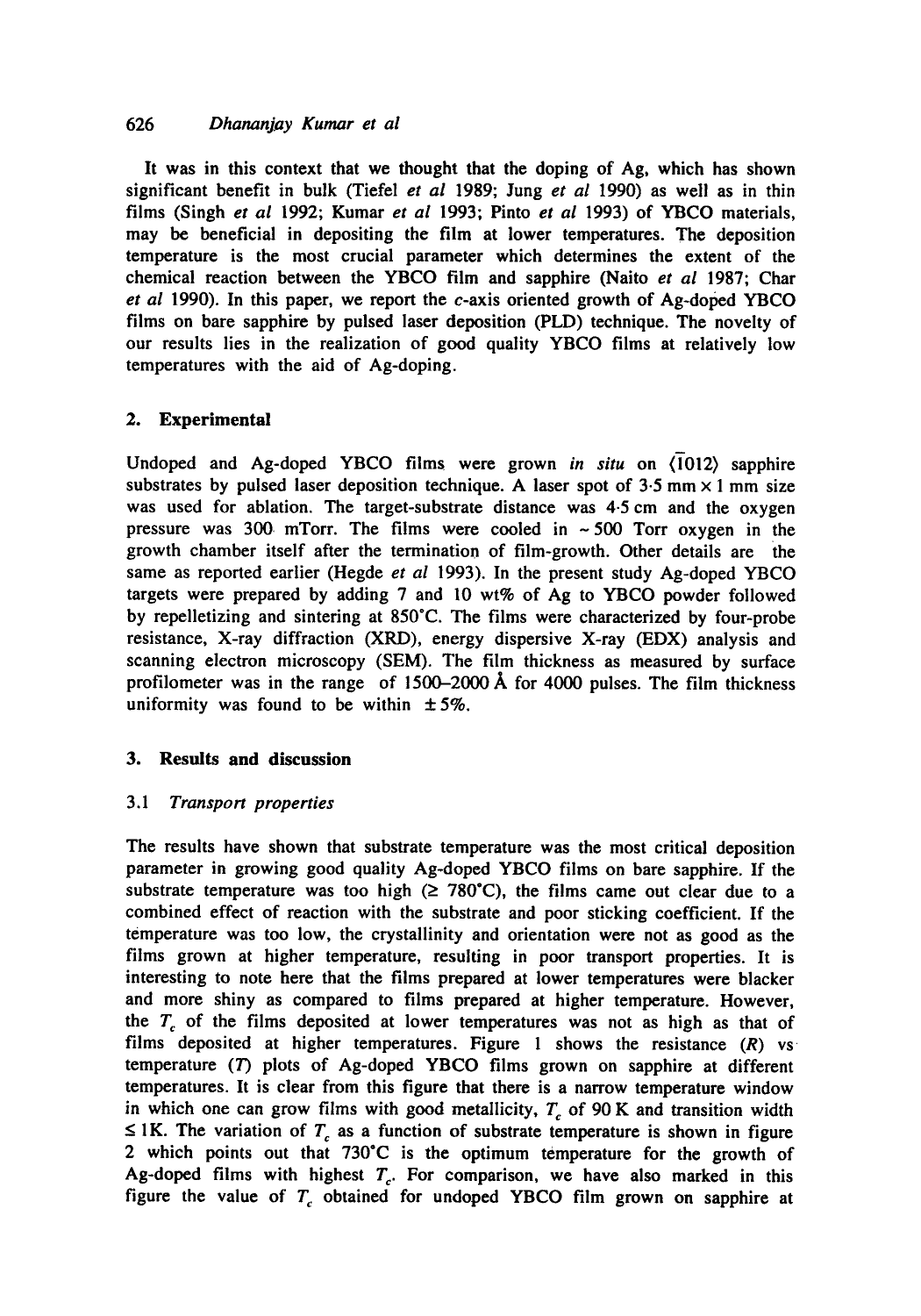

Figure 1. R  $\sqrt{s}$  I plots of Ag-doped YBCO films grown on  $\langle 1012 \rangle$  sapphire at different temperatures.



Figure 2. Variation of  $T_c$  of Ag-doped YBCO films as a function of deposition temperatures. Shown also in the figure (marked by\*) is  $T_c$  of undoped YBCO films grown at 730°C for comparison.

730"C with all other deposition parameters being the same as in the case of Ag-doped film grown at 730°C. The value of  $T_c$  obtained for the undoped YBCO film in the present study matched well with the  $T<sub>c</sub>$  value reported in most of the literature (Naito *et al* 1987; Chang *et al* 1988; Cole *et al* 1992; Merchant *et al*  1992). Therefore, we believe that the improvement in the quality of YBCO films with the aid of Ag-doping is definitely due to some roles played by silver.

The critical current density  $(J<sub>c</sub>)$  of the films deposited at 730°C was measured using 500 µm long and 80 µm wide laser patterned line. The criterion used for  $J_c$ measurement was 1  $\mu$ V/mm. The value of J, obtained was 1.2 × 10° A cm<sup>-2</sup> at 77 K in zero field. This value of  $J<sub>c</sub>$  is comparable to the  $J<sub>c</sub>$  of YBCO films on commonly used *substrates such as (100)* SrTiO<sub>3</sub> and LaAIO<sub>3</sub> and is one of the highest values of transport  $J_c$  reported so far for YBCO films on bare sapphire at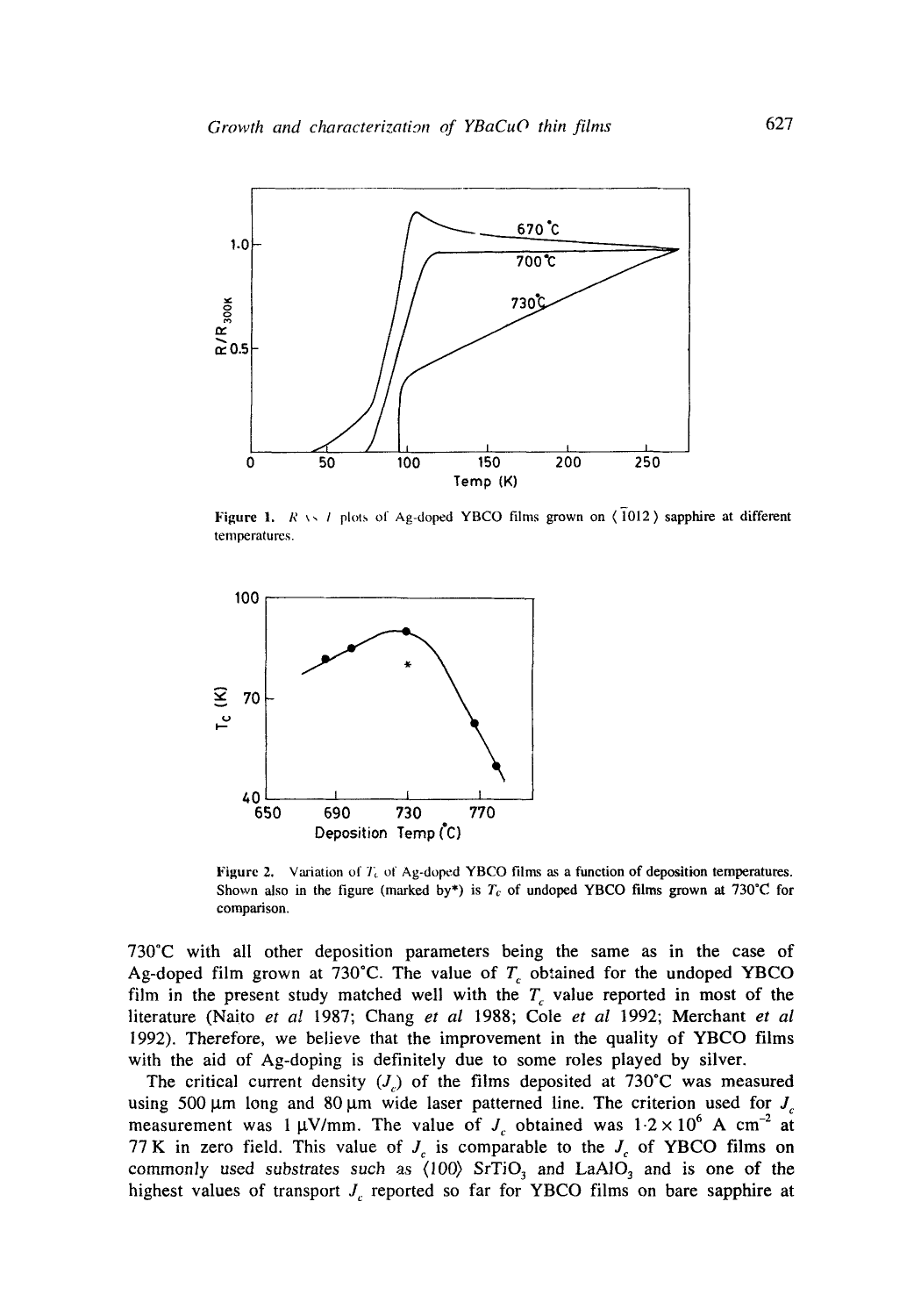

Figure 3.  $\sqrt{J_c}$  vs  $(T_c-T)$  for Ag-doped film grown at 730°C on  $\langle 1012 \rangle$  sapphire.

77 K. Figure 3 shows the plot of  $\vee V_r$ , vs  $(T_r-T)$  of a Ag-doped YBCO film deposited at 730°C. The linear variation of  $\forall J_c$  with  $(T_c-T)$  indicates the presence of superconductor-normal metal-superconductor (S-N-S) type of coupling existing between the superconducting grains as proposed by De Gennes (1964) and Clarke (1969) according to the following expression:

$$
J_c \propto (T_c - T)^2 \exp\left(-d/\xi_n\right),\tag{1}
$$

where d is the thickness of the grain boundary layer and  $\zeta_n$  the coherence length in the normal metal grain boundary. If we ignore the weak temperature dependence of  $\zeta_n$  as compared to  $(T<sub>c</sub>-T)<sup>2</sup>$  term, we can write

$$
\sqrt{J_c} \propto (T_c - T) \exp(-d/2\xi_n) \,, \tag{2}
$$

where  $\exp(-d/2\xi_n)$  term would determine the slope of  $\sqrt{J_c}$  vs  $(T_c-T)$  plot. Hence, it is evident that doping of Ag makes the grain boundaries more transparent to the flow of supercurrents.

#### 3.2 *Microstructural studies*

Microstructural studies of undoped and Ag-doped films were carried out using SEM and XRD. Shown in figure 4 are the scanning electron micrographs of undoped and 7 and 10 wt% Ag-doped YBCO films grown on sapphire at  $730^{\circ}$ C. The thickness of the films was in the range  $2000-2200\text{ Å}$  in each case. The undoped film (figure 4a) is not only poorer in surface smoothness but is also constituted of smaller grains  $(-0.6 \mu m)$  as compared to Ag-doped film (figure 4b, 7 wt%) Ag-doped). The addition of more Ag to the film results in further smoothening of the film surface (figure 4c, 10 wt% Ag-doped). The smaller grains and rough surface in undoped film is explained on the basis of the film thickness effect (Frost

> **Figure** 4. Scanning electron micrographs of (a) undopcd YBCO film, (b) 7 wt% Ag-dopcd YBCO film and (c) 10 wt% Ag-doped film on  $\langle 1012 \rangle$  sapphire grown at 730°C.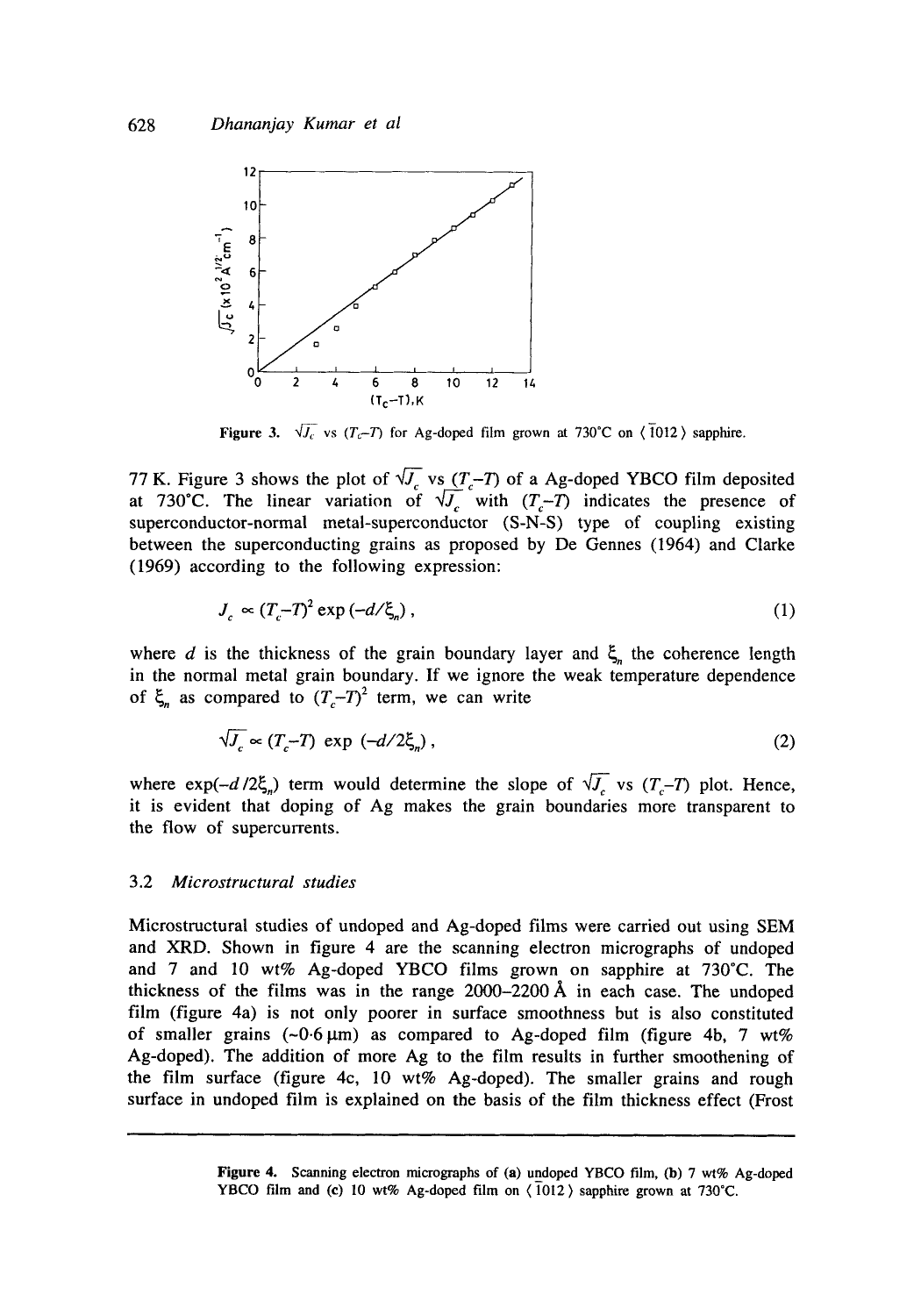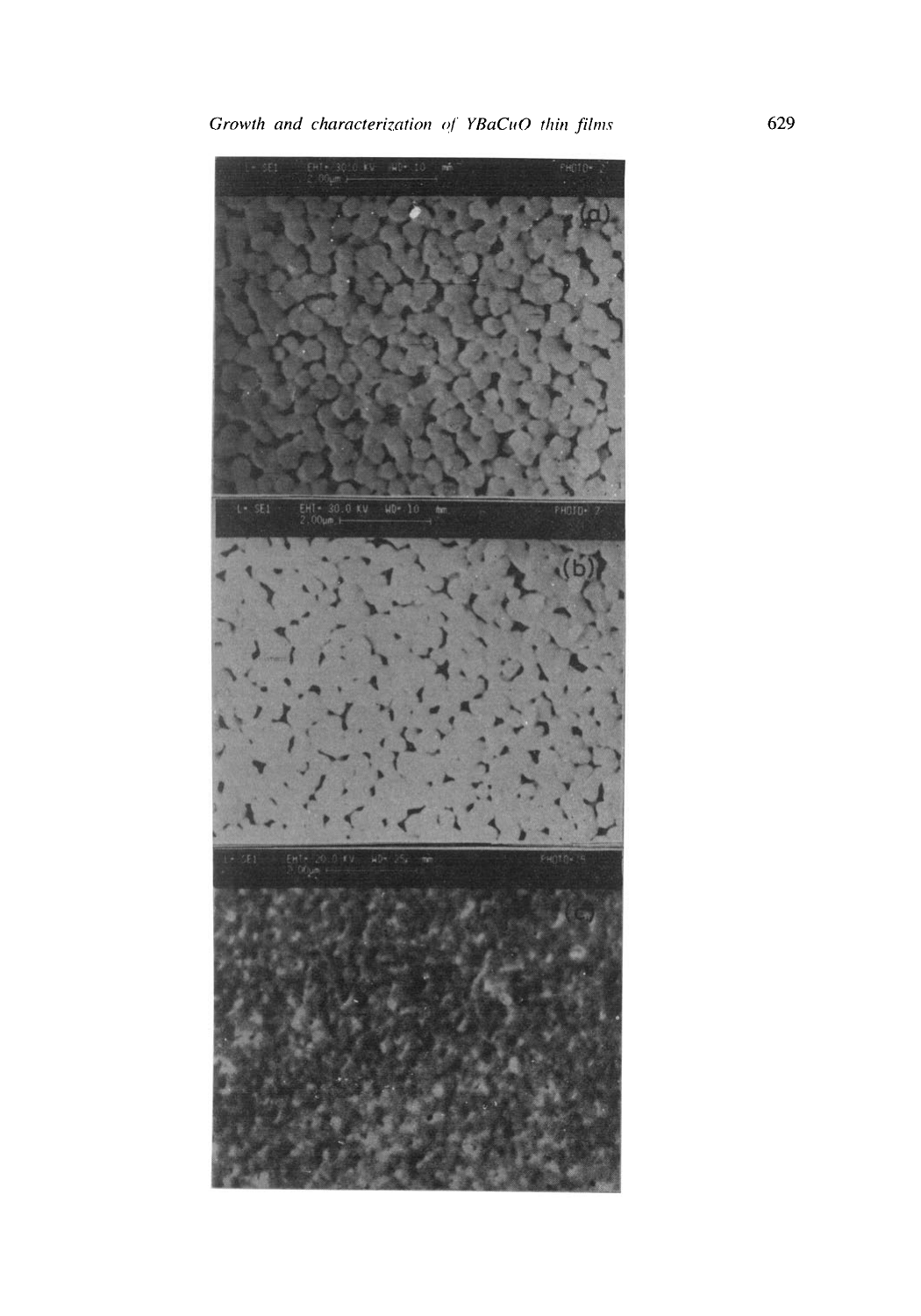#### 630 *Dhananjay Kumar et al*

1994). According to this effect, the normal grain, growth in thin films stagnates when the average grain diameter is two or three times the film thickness. The stagnation of normal grain growth in film is attributed to freezing of atom mobility in the grain boundary region. At the point of stagnation, the grains are columnar and their boundary completely traverses the thickness of the film resulting in the formation of films with relatively large number of voids and poorly connected grains. The grains in Ag-doped film is however, bigger and rather well connected due to secondary grain growth in presence of Ag. The EDX analysis carried out in spot mode on grains and grain boundary regions shows that grains were devoid of Ag and Ag had segregated in intergranular regions. The segregation of Ag in the grain boundary regions results in improved connectivity among YBCO grains and consequently in the realization of high  $J_c$ . The SNS type of weak links as established in previous section also suggest this view.

The XRD patterns of Ag-doped YBCO films grown at temperatures ranging from 670-730°C are depicted in figure 5. All the films are c-axis oriented. However, the relative intensity of most of the  $(001)$  lines of Ag-doped films grown at lower temperatures is not only lesser, the full width at half maximum (FWHM) of these lines are also significantly wider as compared to those of Ag-doped films grown at higher temperatures. This very well explains why the films grown at lower temperatures are having poorer transport properties as discussed in § 3.1.



Figure 5. X-ray diffraction patterns of Ag-doped YBCO films grown at different temperatures on (1012) sapphire.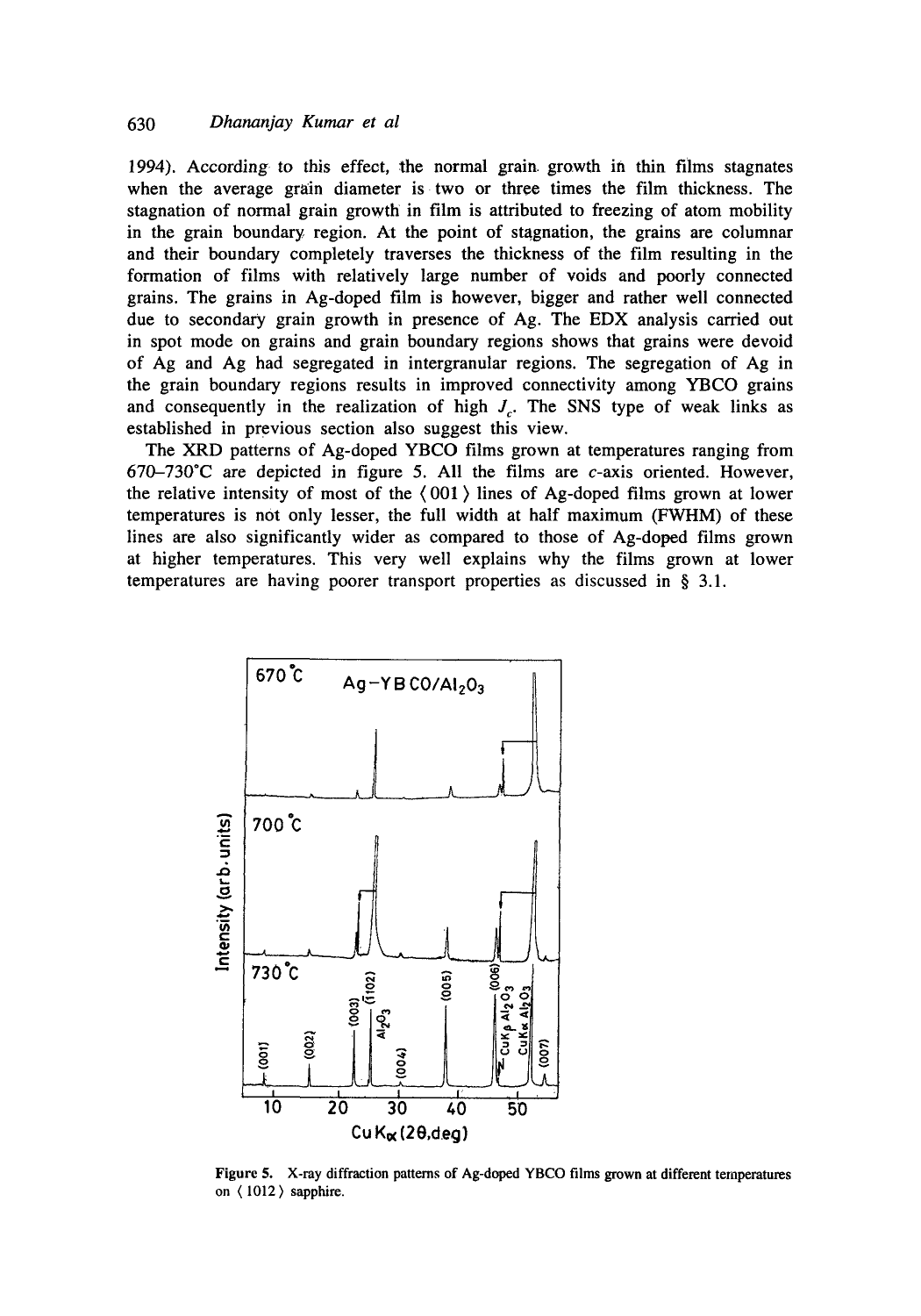The realization of good quality YBCO films doped with Ag is primarily attributed to the significant reduction in the chemical attack of the films by sapphire at relatively low deposition temperatures. The deposition of YBCO films at lower temperatures without suffering from the problems of orientation, crystallinity and phase formation is feasible in presence of silver due to following possible mechanisms. The first mechanism, as suggested earlier (Kumar *et al* 1993), involves the supply of nascent oxygen to the lattice right during its growth. Silver remains in its elemental state in the Ag-doped YBCO targets after sintering. However, it is oxidized in the plume after ablation. These oxidized Ag-species dissociates again when it arrives at the substrate surface and provides nascent oxygen to the growing YBCO lattice. The availability of active oxygen reduces the requirement of higher temperatures for the formation of YBCO lattice. In other words, the supply of active oxygen by Ag atoms to the growing lattice of YBCO enables the formation of orthorhombic phase with right amount of oxygen directly at a substrate temperature of 730°C.

The second mechanism is based on the transfer of momentum of nonreactive Ag-atoms to other species forming the YBCO lattice. This enables the latter to acquire sufficient energy to grow c-axis oriented with good crystallinity even at low deposition temperatures. In other words, the presence of highly mobile Ag-atom substitutes kinetic energy for conventional thermal energy and consequently facilitates deposition of YBCO films with good quality at relatively reduced temperature. The third mechanism is based on the catalytic behaviour of Ag atoms, which possibly facilitates material transport by providing a liquid-phase kind of diffusion and hence accelerates the formation of YBCO lattice. The accelerated formation of lattice, as observed in bulk Ag-YBCO composite also (Wu *et al* 1992), significantly reduces the possibility of any reaction that can take place between the film and the substrate.

### **4. Conclusion**

In summary, we have deposited high quality YNCO films on bare sapphire at significantly low temperature by using Ag-doping. The films were having  $T_c$  of 90 K and  $J_c$  of  $1.2 \times 10^{6}$  A cm<sup>-2</sup> at 77 K. The supply of active oxygen and transfer of kinetic energy to the YBCO lattice by Ag atoms are thought to be the major mechanisms responsible for the realization of good quality YBCO films at relatively reduced temperatures. The ability to grow YBCO films with high  $T_c$  and  $J_c$  at lower deposition temperatures is very promising for the growth of these films on technologically important substrates such as sapphire. Further work is in progress to explore the practical applications of these films in India in microwave devices such as resonators, filters, delay lines and antennas.

#### **Acknowledgements**

Financial assistance for this work from the Department of Science and Technology, Government of India is gratefully acknowledged. On of us (KMS) is thankful to CSIR, New Delhi for the award of a fellowship.